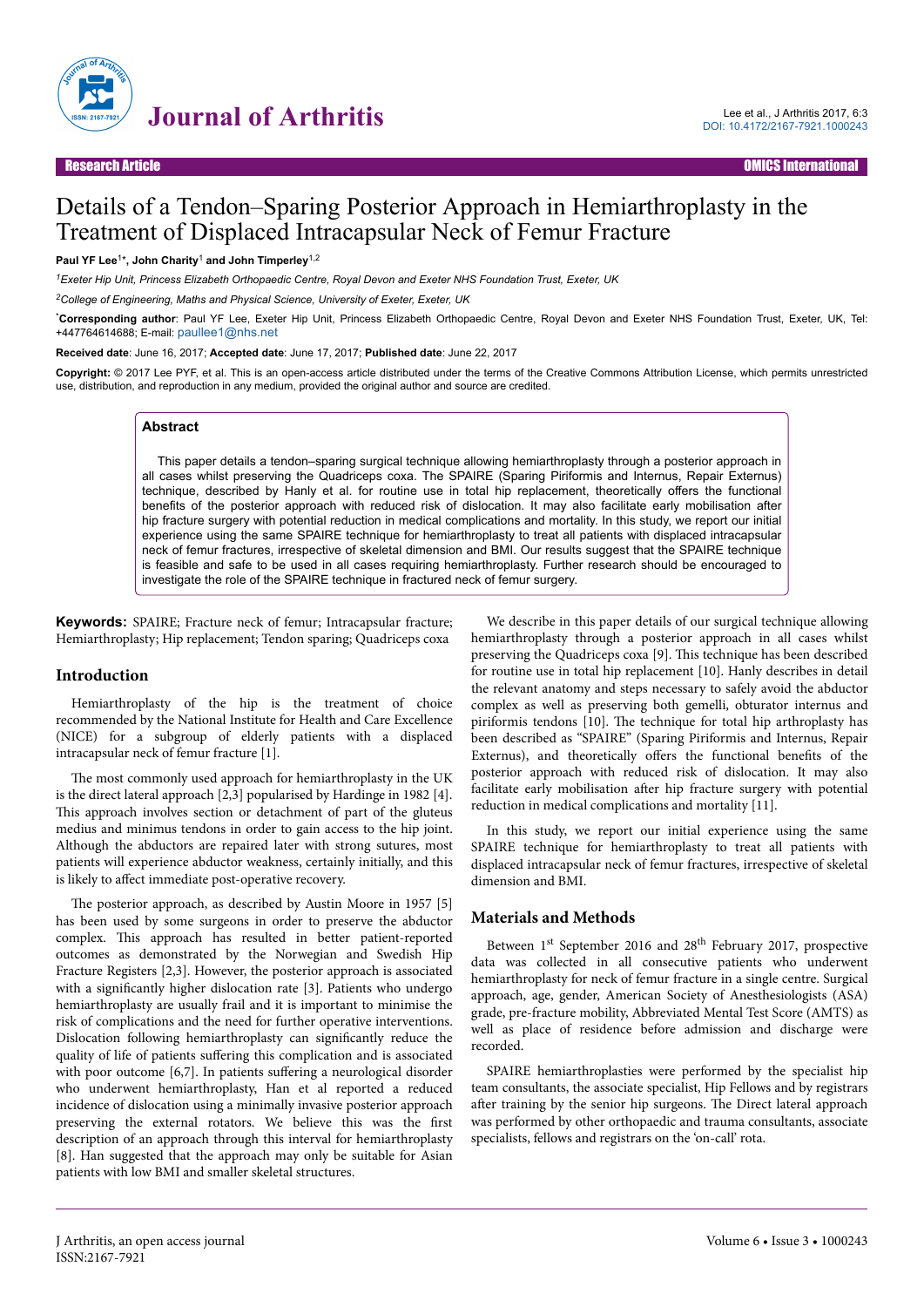## **SPAIRE Technique in Brief**

The patient is positioned in the lateral decubitus position with routine posterior approach skin incision. Нe interval between quadriceps coxa (QC) and quadratus femoris (QF) is identified and dissected. Trochanteric branches of the medial circumflex artery are cauterised and divided. A bent Hohman-type retractor is introduced around the posterior capsule over the superior femoral neck at all times deep to the Quadriceps coxa.

This manoeuvre is facilitated by the assistant lifting the knee and abducting the flexed hip. Any adhesions can be released by blunt dissection or with fine scissors. Нe posterior capsule and Obturator Externus (the only tendon divided) and QF are detached from the base of the femoral neck with the proximal extent of the incision running along the femoral neck and through the labarum to the rim of the acetabulum to enter the hip joint (Figure 1).

A strong non-absorbable suture is passed through the obturator externus and posterior capsule in order to help protect the sciatic nerve, allow retraction and later facilitate intraosseous closure. Нe femur is fully flexed and internally rotated so that the fractured neck becomes exposed beneath the intact group of short external rotators. The surgeon can now perform a safe femoral neck osteotomy and all proximal femoral neck fragments are cleared from any residual capsular attachments and removed. During osteotomy, care is taken not to damage the insertion of the short external rotators on the inside of the greater trochanter. Нe femoral head is removed with a cork screw head remover; a self-retainer with offset limbs retracting between the posterior capsule and trochanter helps inspection of the acetabulum and facilitates removal of head fragment and ligamentum teres. With the hip held in a flexed and fully internally rotated position, an accurate slot is developed in the cancellous bone in the femoral neck in the desired angle of anteversion.

Since Piriformis and Obturator Internus are inserted anteriorly and proximally to the planned femoral slot they can be preserved without release from the trochanter. Use of a high speed burr as part of the technique is useful to remove the remaining lateral cortex of the femoral neck angling beneath the QC (Figure 2). During broaching of the femur, take care not to injure the musculature during preparation of the femoral slot. Нe femoral component is cemented into the femur with modern cementing technique taking all the precautions advised by the BCIS working group [12]. After the Cement has set, the hemiarthroplasty is reduced into the acetabulum by fully flexing and then carefully externally rotating the hip whilst continually applying traction in order to pass the head beneath the short external rotators without damaging them. An enhanced transosseous capsular repair is performed at the end of the procedure by passing the strong nonabsorbable stay suture through 2.5 mm drill holes made along the posterior third of the greater trochanter repairing the capsule and obturator externus tendon as close as possible to their anatomical positions. Further details of the SPAIRE technique for total hip replacement are described by Hanly et al. [10].

### **Results**

During the 6 months period, 110 consecutive patients underwent hemiarthroplasty for neck of femur fractures; 85 patients had a direct lateral approach and 25 patients had the SPAIRE technique performed. All patients received a taper-slip cemented hemiarthroplasty.





Figure 2: Lateral femoral view- Left hip lateral decubitus position. Surgical photo at the start of the femur preparation using the SPAIRE technique. Femur is flex to 90 degrees and 90 degrees of internal rotation; the fractured end is freshened, shown as 'cut surface'. A High speed burr is used to remove the remaining lateral cortex of the femoral neck. Нe QC is still attached to the femur view of the external rotator complex of the Left hip; patient is in the lateral decubitus position. GM: Gluteus medius; QC: Quadriceps coxa; F: Femur.

The mean age of all patients was 86.8 and the median ASA grade was 3.52% were right sided and the mean pre op AMTS was 6.4; 81%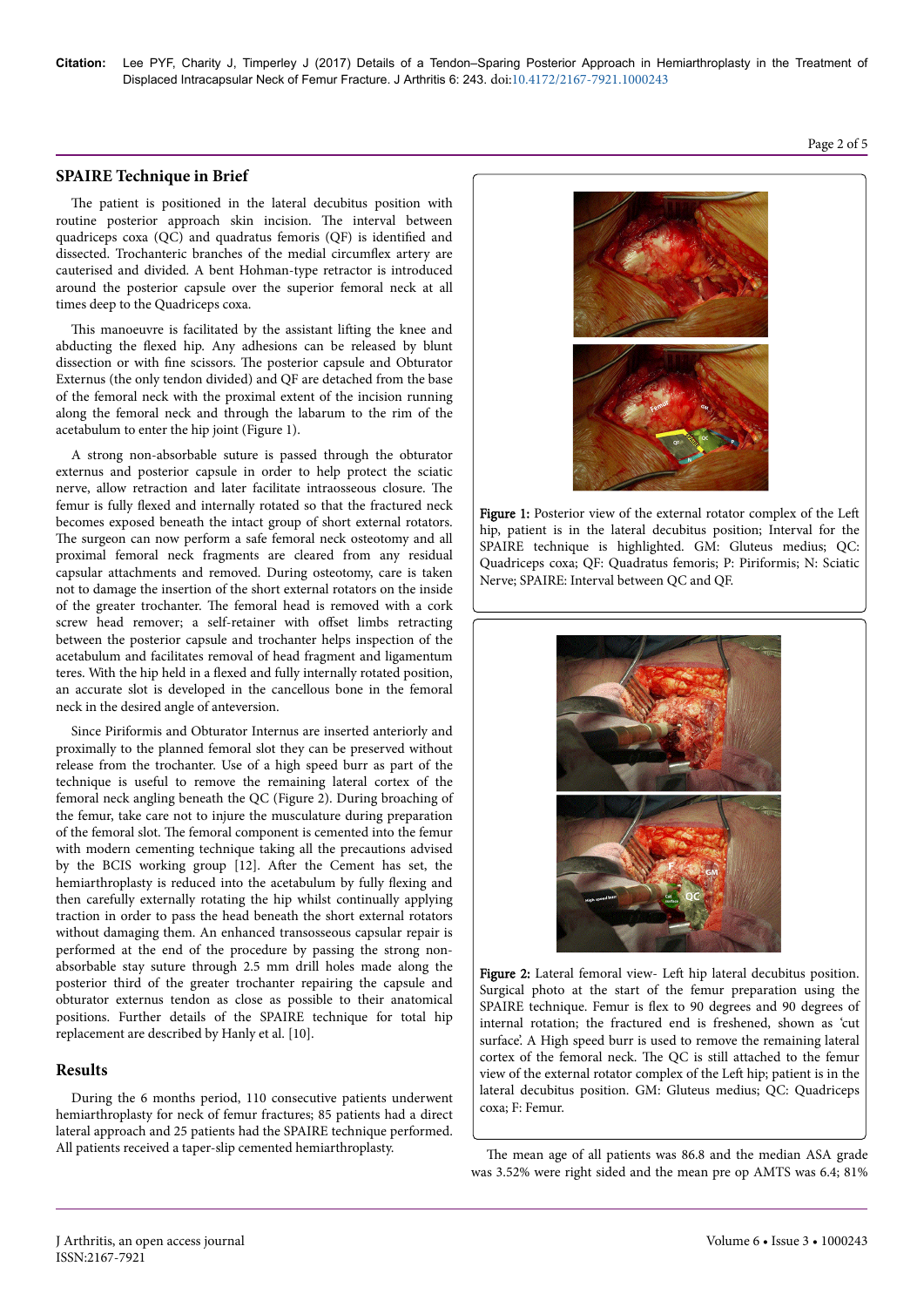**Citation:** Lee PYF, Charity J, Timperley J (2017) Details of a Tendon–Sparing Posterior Approach in Hemiarthroplasty in the Treatment of Displaced Intracapsular Neck of Femur Fracture. J Arthritis 6: 243. doi:10.4172/2167-7921.1000243

of the patients were admitted from their own home or sheltered housing, 14% previously lived in residential care and 5% were from nursing care. There was no significant difference between the SPAIRE and lateral groups in age, ASA grades, admission location, post op discharge destination or AMTS (Table 1). Нe mean number of days from admission to discharge was one day less in the SPAIRE group compared to the lateral group, although it is not statistically significant (Table 2). Нere were no dislocations in either group during the study period.

|            | Lateral | <b>SPAIRE</b> |  |  |  |
|------------|---------|---------------|--|--|--|
| Mean Age   | 86.5    | 87.7          |  |  |  |
| range      | 62-100  | 67-100        |  |  |  |
| <b>SD</b>  | 6.96    | 7.87          |  |  |  |
| Age Group  |         |               |  |  |  |
| <70        | 4%      | 4%            |  |  |  |
| 71-80      | 12%     | 16%           |  |  |  |
| 81-90      | 47%     | 36%           |  |  |  |
| $90+$      | 38%     | 44%           |  |  |  |
| Side       |         |               |  |  |  |
| Left       | 51%     | 36%           |  |  |  |
| Right      | 49%     | 64%           |  |  |  |
| Gender     |         |               |  |  |  |
| Male       | 33%     | 60%           |  |  |  |
| Female     | 67%     | 40%           |  |  |  |
| <b>ASA</b> |         |               |  |  |  |
| Median ASA | 3       | 3             |  |  |  |

Table 1: General demographic data for both groups.

|                              | Lateral | <b>SPAIRE</b> |  |  |  |
|------------------------------|---------|---------------|--|--|--|
| Pre op location              |         |               |  |  |  |
| Own home/sheltered housing   | 81%     | 80%           |  |  |  |
| Nursing care                 | 7%      | 0%            |  |  |  |
| Residential care             | 12%     | 20%           |  |  |  |
| Post op location             |         |               |  |  |  |
| Own home/sheltered housing   | 21%     | 24%           |  |  |  |
| Rehabilitation hospital bed  | 58%     | 56%           |  |  |  |
| Nursing care                 | 7%      | 4%            |  |  |  |
| Residential care             | 9%      | 16%           |  |  |  |
| Deceased                     | 5%      | 0%            |  |  |  |
| <b>Pre and Post location</b> |         |               |  |  |  |
| <b>Different</b>             | 65%     | 60%           |  |  |  |

Same 35% 90% **Mean days to discharge** 8.94 Range Jan-66 Jan-23 SD 9.88 6.21 **Mean AMTS** AMTS Pre op 6 7 AMTS Post op 6 7

Table 2: Pre and post op data for Lateral and SPAIRE groups.

## **Discussion**

Early mobilization following hip fracture surgery reduces medical complications and mortality [1-3,6,10]. Нe patients in the SPAIRE group in this study were discharged one day earlier compared to the lateral group. Although this effect could be due to multiple factors and was not statistically significant, it provided initial data for power calculations.

In order to provide 80% power with the mean difference of one day, total of 1041 patients will be needed. In order to fully understand the impact of using the SPAIRE approach for hemiarthroplasty, a randomised control trial is currently in the planning with our department (Table 3).

| Age | Gender | <b>AMTS</b><br>pre-op | <b>ASA</b>     | Days<br>to<br>discharge | <b>Transfusion</b> | Return<br>to<br><b>Theatre</b> |
|-----|--------|-----------------------|----------------|-------------------------|--------------------|--------------------------------|
| 90  | Male   | 9                     | 3              | 10                      | no                 | none                           |
| 100 | Male   | $\mathbf{1}$          | 3              | 13                      | no                 | none                           |
| 90  | Female | 10                    | 3              | 5                       | no                 | none                           |
| 91  | Female | 0                     | 3              | 23                      | no                 | none                           |
| 85  | Male   | 10                    | 3              | $\mathbf{1}$            | no                 | none                           |
| 71  | Female | 9                     | 3              | $\mathbf{1}$            | no                 | none                           |
| 97  | Female | $\overline{c}$        | 3              | 3                       | no                 | none                           |
| 87  | Male   | 9                     | 3              | 6                       | no                 | none                           |
| 95  | Male   | 10                    | 3              | 6                       | no                 | none                           |
| 80  | Female | $\overline{4}$        | 3              | 3                       | no                 | none                           |
| 88  | Male   | 10                    | 4              | 17                      | no                 | none                           |
| 67  | Male   | 10                    | $\overline{4}$ | 11                      | no                 | none                           |
| 94  | Male   | 10                    | 3              | $\overline{4}$          | no                 | none                           |
| 89  | Male   | 0                     | 3              | 14                      | no                 | none                           |
| 91  | Female | 3                     | 4              | 4                       | no                 | none                           |
| 91  | Female | 9                     | 3              | $\overline{7}$          | no                 | none                           |
| 76  | Male   | 10                    | 3              | 6                       | no                 | none                           |
| 90  | Male   | 9                     | 3              | 21                      | no                 | none                           |

Page 3 of 5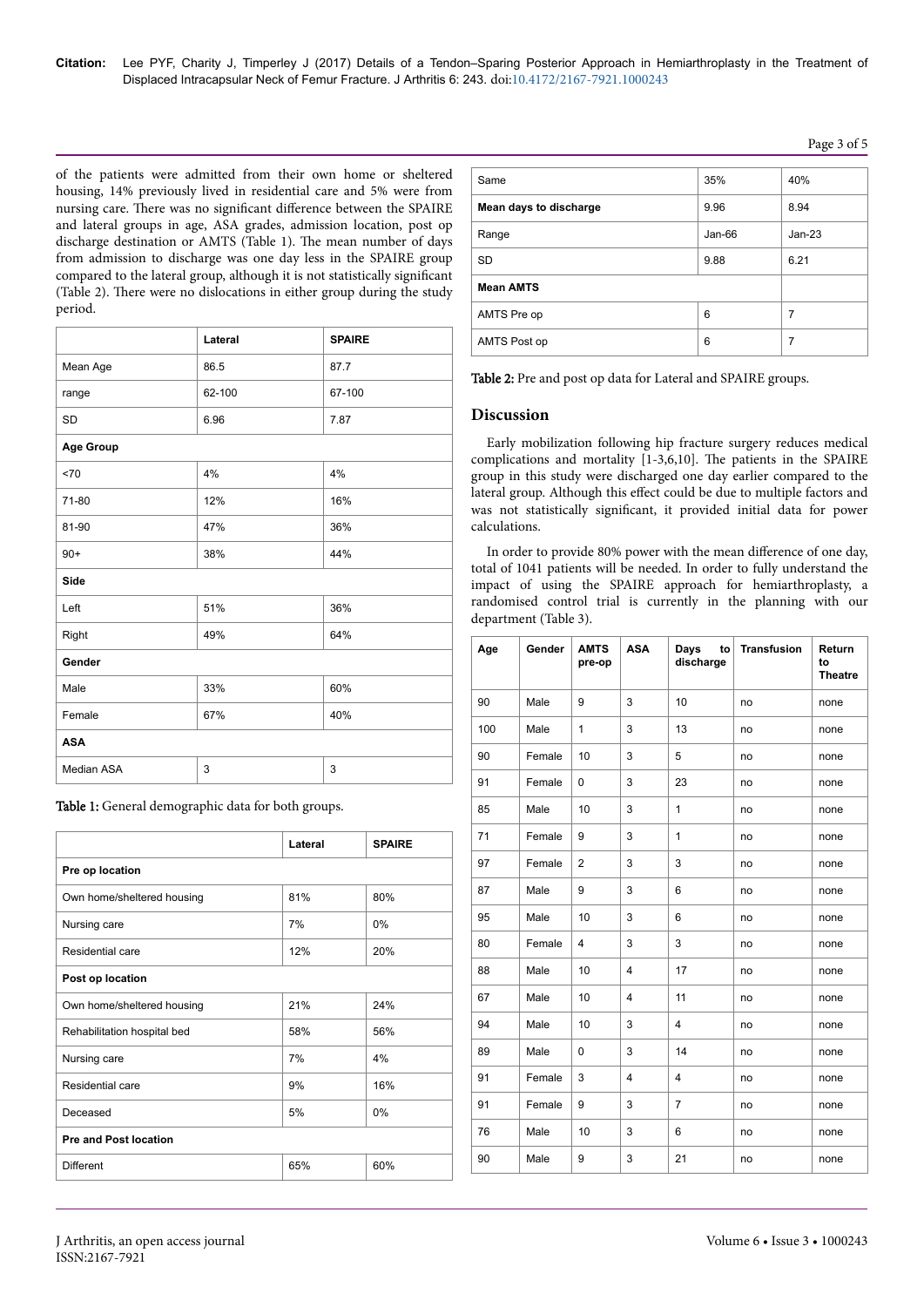### Page 4 of 5

| 81 | Female | 10 | 3              | 6  | no | none |
|----|--------|----|----------------|----|----|------|
| 83 | Male   | 8  | 3              | 10 | no | none |
| 88 | Male   | 9  | 2              | 10 | no | none |
| 91 | Male   | 10 | 3              | 20 | no | none |
| 89 | Male   | 9  | 3              | 6  | no | none |
| 94 | Female | 10 | $\overline{2}$ | 9  | no | none |
| 95 | Female | 8  | 3              | 3  | no | none |

#### Table 3: All SPAIRE hemi arthroplasty patients.

A tendon sparing posterior technique offers theoretically a better chance for early post-operative mobility in terms of protecting the abductor mechanism, it also preserves the OI tendon which acts as a check rein to prevent posterior dislocation. Damage to the Quadriceps coxa is reduced by using a high speed burr to develop a slot in the trochanter behind the insertions of Piriformis and Obturator Internus. The strong transosseous capsular repair of Obturator Externus with the posterior capsule further reinforces stability. Нis study is the first to report that it is feasible to use the SPAIRE technique to perform cemented hemi arthroplasty with straight Exeter stems to treat Intracapsular neck of femur fractures in an unselective fashion. Нere has not been any intraoperative or post-operative complication with this initial group of patients.

The lateral approach involves the detachment and repair of the anterior part of gluteus medius and that of gluteus minimus [4], which can affect the function of the muscles by intraoperative overstretching and iatrogenic denervation [12,13].

The SPAIRE technique allows preservation the piriformis tendon as well as the conjoint insertion of obturator internus and the gemelli. These muscles works synergistically as the primary abductor and extensor of the flexed hip; they are referred to as quadriceps coxa by Vaarbakken et al. [9]. It concludes that the quadriceps coxa is not just an external rotator but is also the primary abductor and extensor for the hip joint in a 90° flexed position. Нe quadriceps coxa also has a major effect on one-legged and weight-bearing rising and propulsive motions [9]. Нese are essential every time a patient is trying to get up from a seated position in a chair. Similar findings with the function of the quadriceps coxa have also been reported by Lee et al. when each trochanteric muscle was analysed by a string and computer based model [14]. Нis confirmed that the piriformis, obturator internus and the gemelli complex play an essential role when the hip is flexed between 60-90°.

In terms of surgical significance of the quadriceps coxa, Kim et al. [15] and Hanly et al. [10] have reported increased intra operative stability of total hip replacement when the external rotators are preserved. Kim reported significant reduction in the dislocation rate compared to sectioning and repairing the external rotators and capsule in their 220 case series of total hip replacement in patients the majority of whom had AVN and relatively low BMI [15]. Hanly et al. also reported initial success with the SPAIRE technique for over 100 consecutive patients in total hip replacements with cemented stems for all diagnoses [10]. With regards to the treatment of neck of femur fractures and hemiarthroplasty, Han et al reported good results with the use of external rotator sparing technique in their series of bipolar cementless hemiarthroplasty in patients with neurological disorder [8].

The limitation of our prospective case series is due to the small number of patients and selection has not been randomised. SPAIRE hemiarthroplasties were performed by the specialist hip surgeons in a specialist centre. Нe Direct lateral approach was performed by a mix of orthopaedic and trauma surgeons. Nevertheless, our study demonstrated the feasibility of using the SPAIRE technique for hemiarthroplasty to treat all patients with displaced Intracapsular neck of femur fractures, irrespective of anatomy and BMI.

### **Conclusion**

A further study is currently on the way to investigate the role of the SPAIRE technique in fracture neck of femur surgery. Nevertheless, this study suggests that the SPAIRE technique is feasible and safe to be used in all cases requiring hemiarthroplasty after training in the technique.

#### **References**

- 1. Swift [C, Ftouh S, Langford P, Chesser TS, Johanssen A \(2016\)](https://doi.org/10.7861/clinmedicine.16-6-541) [Interdisciplinary management of hip fracture. Clin Med \(Lond\) 16:](https://doi.org/10.7861/clinmedicine.16-6-541) [541-544.](https://doi.org/10.7861/clinmedicine.16-6-541)
- 2. [Kristensen TB, Vinje T, Havelin LI, Engesaeter LB, Gjertsen JE \(2017\)](https://dx.doi.org/10.1080%2F17453674.2016.1250480) [Posterior approach compared to direct lateral approach resulted in better](https://dx.doi.org/10.1080%2F17453674.2016.1250480) patient-reported outcome after [hemiarthroplasty for femoral neck](https://dx.doi.org/10.1080%2F17453674.2016.1250480) [fracture. Acta Orthop 88: 29-34.](https://dx.doi.org/10.1080%2F17453674.2016.1250480)
- 3. [Leonardsson O, Rolfson O, Rogmark C \(2016\)](https://doi.org/10.1302/0301-620X.98B4.36626) Нe surgical approach for hemiarthroplasty does not influence [patient-reported outcome: a national](https://doi.org/10.1302/0301-620X.98B4.36626) [survey of 2118 patients with one-year follow-upa. Bone Joint J 98-B\(4\):](https://doi.org/10.1302/0301-620X.98B4.36626) [542-547.](https://doi.org/10.1302/0301-620X.98B4.36626)
- 4. Hardinge K (1982) Нe [direct lateral approach to the hip. J Bone Joint](http://bjj.boneandjoint.org.uk/content/64-B/1/17) [Surg Br 64: 17-19.](http://bjj.boneandjoint.org.uk/content/64-B/1/17)
- 5. Moore AT (1957) Нe [self-locking metal hip prosthesis. J Bone Joint Surg](http://journals.lww.com/jbjsjournal/Abstract/1957/39040/The_Self_Locking_Metal_Hip_Prosthesis_.5.aspx) [Am 39-A\(4\): 811-827.](http://journals.lww.com/jbjsjournal/Abstract/1957/39040/The_Self_Locking_Metal_Hip_Prosthesis_.5.aspx)
- 6. [Enocson A, Pettersson H, Ponzer S, Tornkvist H, Dalen N, et al. \(2009\)](https://doi.org/10.1007/s11136-009-9531-x) Quality of life after [dislocation of hip arthroplasty: a prospective cohort](https://doi.org/10.1007/s11136-009-9531-x) [study on 319 patients with femoral neck fractures with a one-year follow](https://doi.org/10.1007/s11136-009-9531-x)[up. Qual Life Res 18: 1177-1184.](https://doi.org/10.1007/s11136-009-9531-x)
- 7. [Leonardsson O, Karrholm J, Akesson K, Garellick G, Rogmark C \(2012\)](https://doi.org/10.3109/17453674.2012.727076) [Higher risk of reoperation for bipolar and uncemented hemiarthroplasty.](https://doi.org/10.3109/17453674.2012.727076) [Acta Orthop 83: 459-466.](https://doi.org/10.3109/17453674.2012.727076)
- 8. [Han SK, Kim YS, Kang SH \(2012\) Treatment of femoral neck fractures](https://doi.org/10.3928/01477447-20120426-15) [with bipolar hemiarthroplasty using a](https://doi.org/10.3928/01477447-20120426-15) modified minimally invasive [posterior approach in patients with neurological disorders. Orthopedics](https://doi.org/10.3928/01477447-20120426-15) [35: e635-e640.](https://doi.org/10.3928/01477447-20120426-15)
- 9. [Vaarbakken K, Steen H, Samuelsen G, Dahl HA, Leergaard TB, et al.](https://doi.org/10.1016/j.clinbiomech.2014.05.011) [\(2014\) Lengths of the external hip rotators in mobilized cadavers indicate](https://doi.org/10.1016/j.clinbiomech.2014.05.011) [the quadriceps coxa as a primary abductor and extensor of the](https://doi.org/10.1016/j.clinbiomech.2014.05.011) flexed hip. [Clin Biomech \(Bristol, Avon\) 29: 794-802.](https://doi.org/10.1016/j.clinbiomech.2014.05.011)
- 10. [Hanly RJ, Sokolowski S, Timperley AJ \(2017\)](https://doi.org/10.5301/hipint.5000490) Нe SPAIRE technique [allows sparing of the piriformis and obturator internus in a](https://doi.org/10.5301/hipint.5000490) modified [posterior approach to the hip. Hip Int 27: 205-209.](https://doi.org/10.5301/hipint.5000490)
- 11. [Kronborg L, Bandholm T, Palm H, Kehlet H, Kristensen MT \(2016\)](https://doi.org/10.1123/japa.2015-0071) [Physical Activity in the Acute Ward Following Hip Fracture Surgery is](https://doi.org/10.1123/japa.2015-0071) [Associated with Less Fear of Falling. J Aging Phys Act 24: 525-532.](https://doi.org/10.1123/japa.2015-0071)
- Griffiths [R, White SM, Moppett IK, Parker MJ, Chesser TJ, et al. \(2015\)](https://doi.org/10.1111/anae.13036) [Safety guideline: reducing the risk from cemented hemiarthroplasty for](https://doi.org/10.1111/anae.13036) [hip fracture 2015: Association of Anaesthetists of Great Britain and](https://doi.org/10.1111/anae.13036) [Ireland British Orthopaedic Association British Geriatric Society.](https://doi.org/10.1111/anae.13036) [Anaesthesia 70: 623-626.](https://doi.org/10.1111/anae.13036)
- 13. [Siebenrock KA, Rösler KM, Gonzalez E, Ganz R \(2000\) Intraoperative](http://dx.doi.org/10.1054/arth.2000.8099) [electromyography of the superior gluteal nerve during lateral approach to](http://dx.doi.org/10.1054/arth.2000.8099) [the hip for arthroplasty. J Arthroplasty 15: 867-870.](http://dx.doi.org/10.1054/arth.2000.8099)
- 14. [Lee YC, Callary SA, Howie DW,](https://doi.org/10.1016/j.arth.2011.08.023) Thewlis D, Solomon LB (2012) The Effect [of Hip Position on the Length of Trochanteric Muscles: Potential](https://doi.org/10.1016/j.arth.2011.08.023)